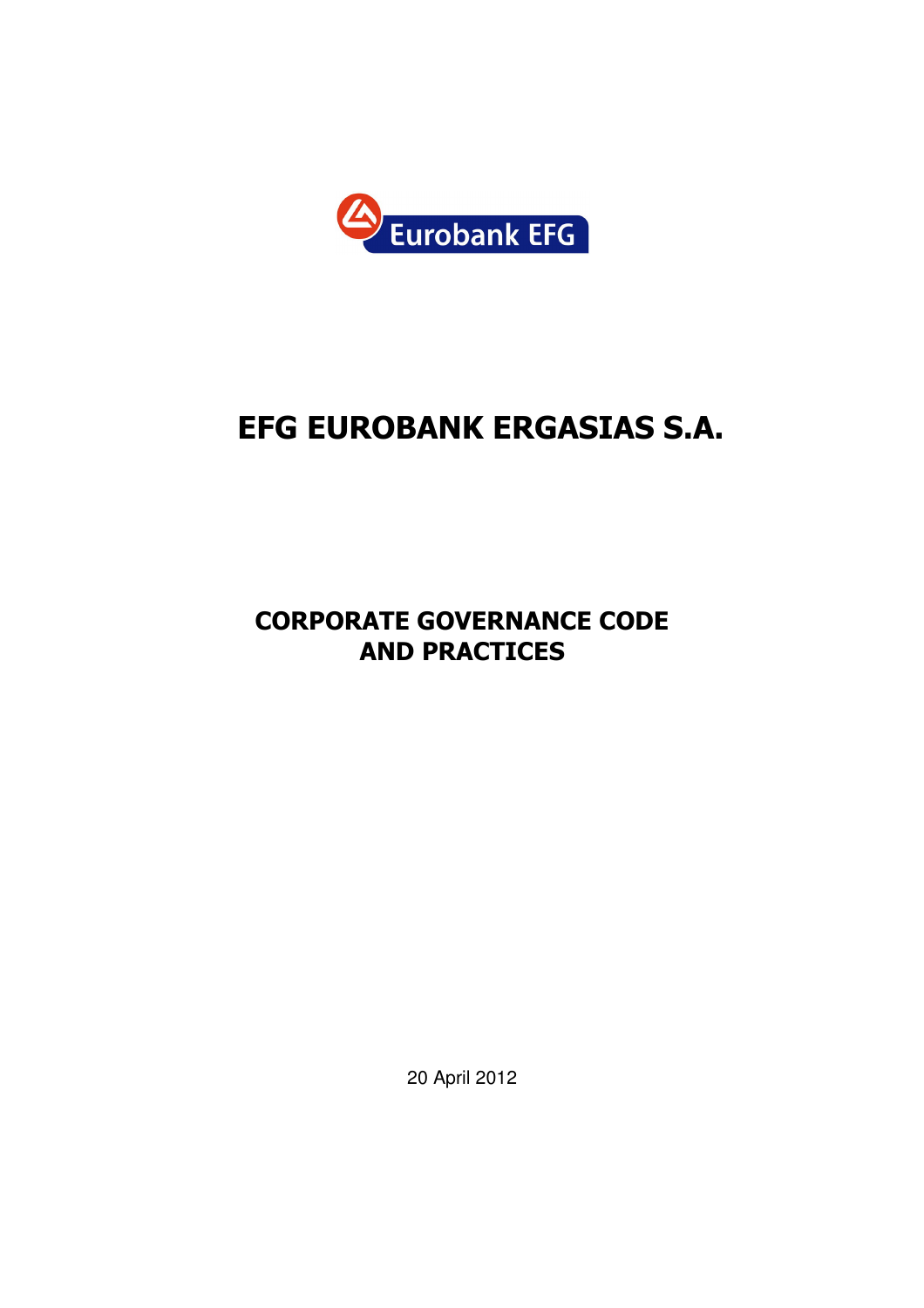

|  | <b>TABLE OF CONTENTS</b> |
|--|--------------------------|
|  |                          |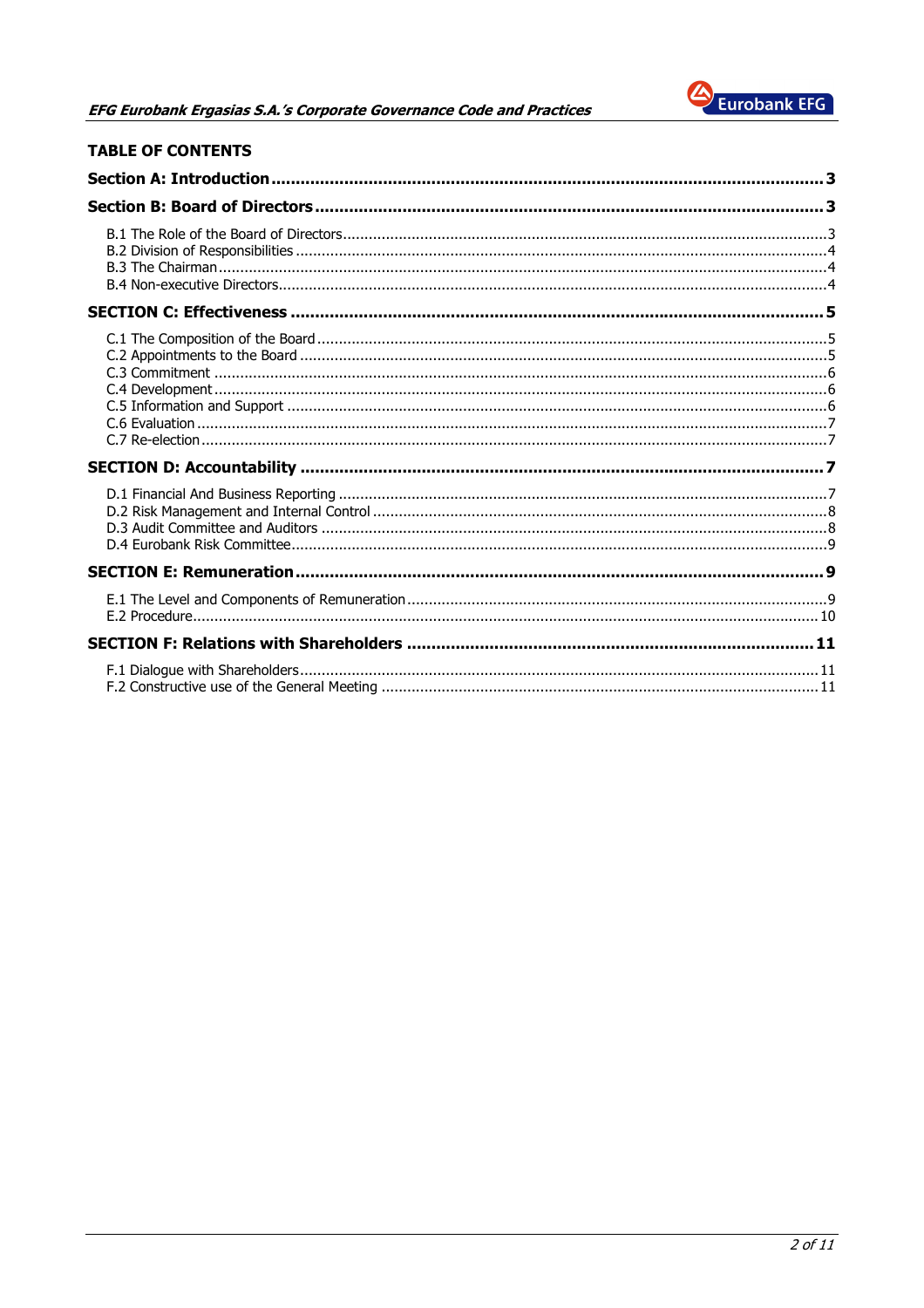## EFG Eurobank Ergasias S.A.'s Corporate Governance Code and Practices



## Section A: Introduction

The Corporate Governance Code and Practices (the Code) describe the main corporate governance principles and practices adopted by EFG Eurobank Ergasias SA (the Bank) and its subsidiaries (collectively Eurobank EFG or the Group). The Code is in compliance with the local legislation and is based on the international best practices on corporate governance focusing on the sustainable success of Eurobank EFG over the longer term.

The Code is approved by the Board of Directors. The responsibility for ensuring the Code is up-to-date rests with the Group Corporate Governance. The Board, following clearance by the Audit Committee, will review and approve the contents of the Code once a year.

## Section B: Board of Directors

## B.1 The Role of the Board of Directors

#### Main Principles

The Bank is headed by a Board which is collectively responsible for the long-term success of the Bank. The Board exercises its responsibilities effectively and in accordance with international best practices.

The Board of Directors' (Board) role is to provide entrepreneurial leadership of the Group within a framework of prudent and effective controls which enables risk to be assessed and managed. The Board sets the Group's strategic aims, ensures that the necessary financial and human resources are in place for the Group to meet its objectives and review management performance. The Board sets the Group's values and standards and ensures that its obligations to its shareholders and others are understood and met. All Directors must act in what they consider to be the best interests of the Group, consistent with their statutory duties.

### Practices

B.1.1 The current Board consists of sixteen directors, five of whom are Εxecutive, and four of whom are Independent Non Executive. In addition, one government representative has been appointed as non executive member in accordance with Law 3723/2008 requirements.

Executive Directors have responsibility for the day-to-day management and control of Eurobank EFG. Non-Executive Directors are responsible for the overall promotion and safeguarding of Eurobank EFG's interests.

The principal duties and responsibilities of the Board are to:

- review and guide the strategy of Eurobank EFG, major plans of action, risk policy, annual budgets and business plans; set performance objectives; monitor performance; oversee major capital expenditures, acquisitions and divestitures
- monitor the effectiveness of Eurobank EFG's governance practices, making changes as needed
- select, compensate, monitor and, when necessary, replace key executives and oversee succession planning
- align key executive and board remuneration with the longer term interests of Eurobank EFG and its shareholders • ensure a formal and transparent board nomination and election process
- monitor and manage potential conflicts of interest of management, board members and shareholders, including misuse of corporate assets and abuse in related party transactions
- ensure the integrity of Eurobank EFG's accounting and financial reporting systems, including the independent audit, and that appropriate systems of control are in place, in particular, systems for risk management, financial and operational control, and compliance with the law and relevant standards
- oversee the process of disclosure and communications.

The Board meets regularly every quarter and on an ad hoc basis given at least two working days notice. Submissions to the Board are circulated together with the agenda. Board Meetings minutes are kept by the Secretary of the Board, are approved at subsequent board meetings and signed by all directors present.

B.1.2 The Board delegates some of its responsibilities to the Risk, Audit, Remuneration and Nomination Committees, assesses their performance, and approves their mandate and composition. The structure of the Board and Board Committees' membership is fully described in Eurobank EFG's Annual and Directors' Reports under www.eurobank.gr which also sets out the number of meetings of the board and its committees and overall attendance by Directors.

B.1.3 Eurobank EFG has arranged appropriate insurance cover in respect of legal action against its Directors.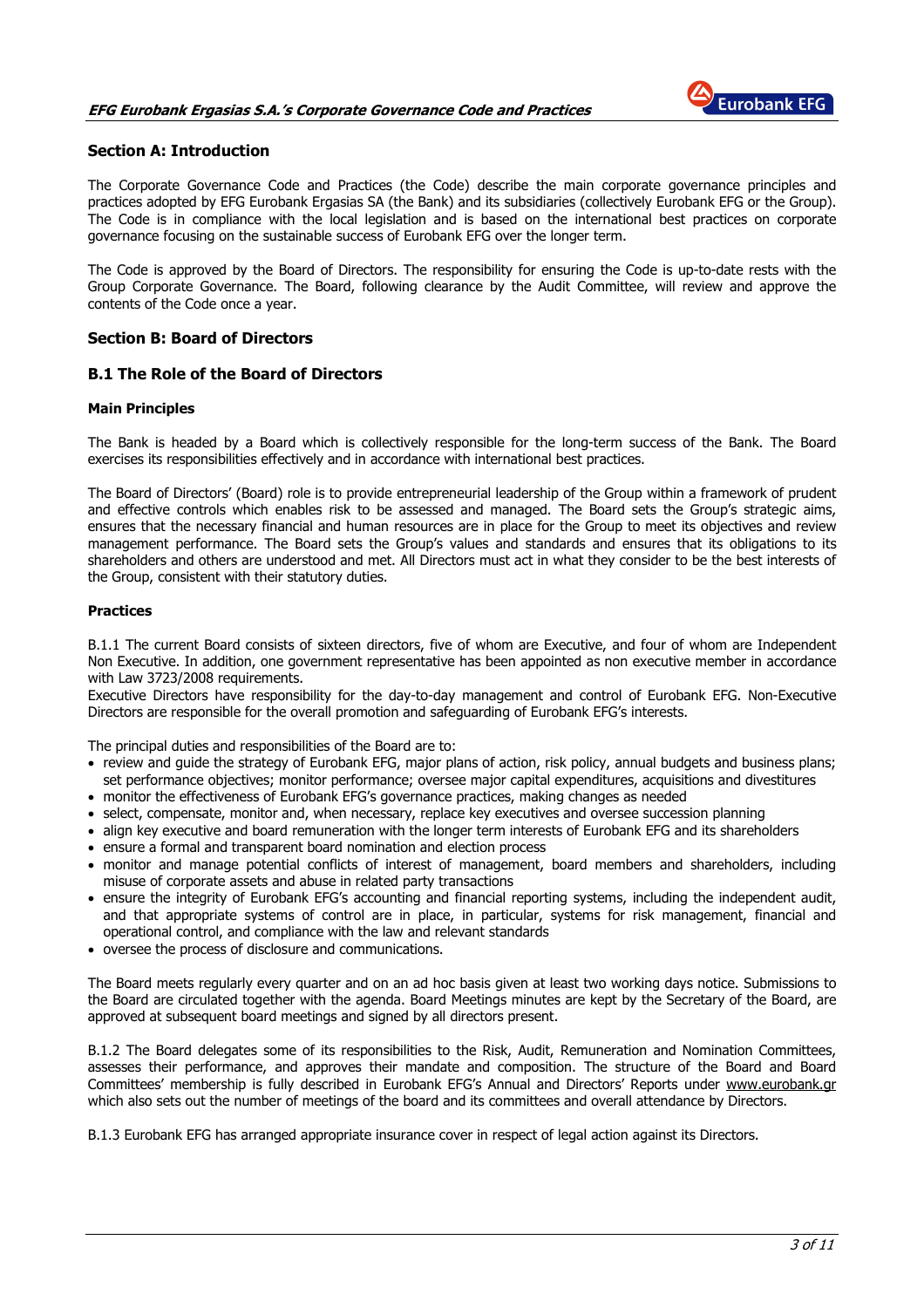

## B.2 Division of Responsibilities

#### Main Principle

There is a clear division of responsibilities at the head of Eurobank EFG between the proper operation of the Board and the day-to-day management and control of Eurobank EFG business. No one individual has unfettered powers of decision.

### **Practice**

B.2.1 The roles of chairman and chief executive officer are not exercised by the same person. The division of responsibilities between the chairman and chief executive officer are clearly established and set out in Eurobank EFG Internal Governance Manual which is approved by the Audit Committee.

## B.3 The Chairman

#### Main Principle

The Chairman is responsible for leadership of the board and ensuring its effectiveness on all aspects of its role. He oversees the proper operation of the Board, is a member of the Board's Audit and Risk Committees and attends Management Committees as required. He is co-responsible (together with the CEO) for Eurobank EFG towards Bank of Greece.

The Chairman is responsible for setting the Board's agenda and ensuring that adequate time is available for discussion of all agenda items, in particular strategic issues. He promotes a culture of openness and debate by facilitating the effective contribution of non executive directors in particular and ensuring constructive relations between executive and nonexecutive directors. In addition, he ensures that the Directors receive accurate, timely and clear information. Finally, the Chairman is available should shareholders raise any issues.

## B.4 Non-executive Directors

#### Main Principle

As part of their role as members of a unitary Board, non-executive directors constructively challenge and help develop proposals on strategy.

Non-Executive Directors are responsible for the overall promotion and safeguarding of Eurobank EFG's interests. The main duties of the non-executive directors, performed either within the Board or through Board committees, are to:

- constructively challenge and contribute to the development of strategy
- monitor the reporting of performance
- scrutinise the performance of management in meeting agreed goals and objectives
- ensure that financial information is accurate and that financial controls and systems of risk management are robust and defensible
- determine the appropriate level of remuneration of executive directors
- have a prime role in appointing and, where necessary, removing executive directors and in succession planning
- support executives in their leadership of the business while monitoring their conduct.

#### **Practice**

B.4.1 Where they considered it necessary, the Independent Non Executive Directors should submit, to the ordinary or extraordinary Shareholders' General Meetings of Eurobank EFG, their own reports on a specific subject, either individually or together.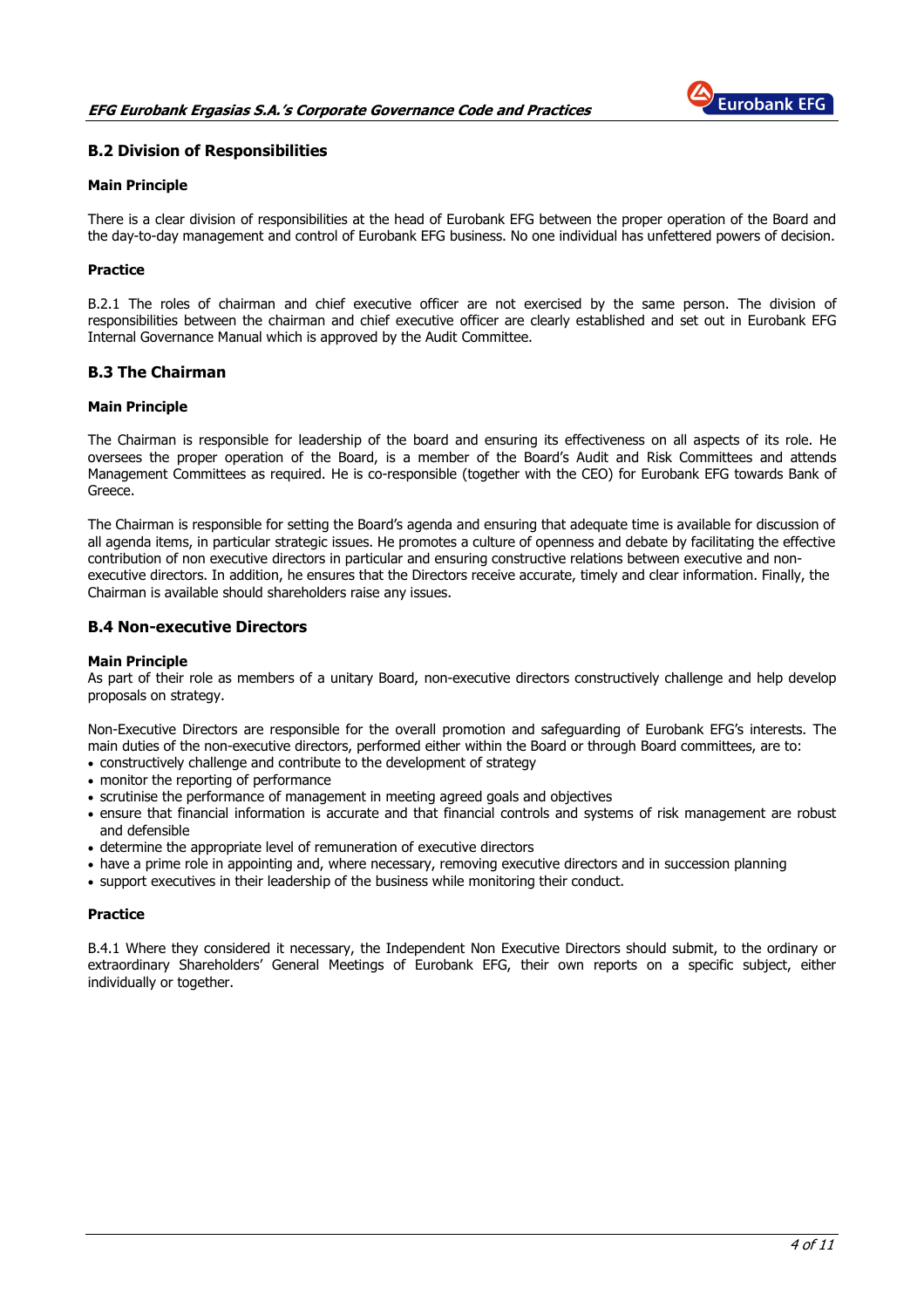

## SECTION C: Effectiveness

## C.1 The Composition of the Board

#### Main Principles

The Eurobank EFG Board and its Committees have the appropriate balance of skills, experience, independence and knowledge to enable them to discharge their respective duties and responsibilities effectively.

The Board has a sufficient size ensuring that the requirements of the business can be met; changes to the Board's composition and its Committees can be managed without undue disruption.

Decisions are taken following discussions which exhaust the issues to the satisfaction of all Directors present.

No one other than the Committee Chairman and members is entitled to be present at a meeting of the Risk, Nomination, Audit or Remuneration Committee, but others may attend at the invitation of the Committee.

#### **Practices**

C.1.1 The General Meeting appoints the Board members, and determines their term of office.

C.1.2. Eurobank EFG identifies in the annual report each Independent Non-Executive Director. Eurobank EFG's current Board includes four Independent Non Executive Directors. The Nomination Committee considers which members qualify under local regulations and international governance standards as independent non-executive directors and recommends to the Board their appointment.

The Nomination Committee is also responsible to review regularly the independence of non executive directors and make recommendations to the Board with regard to any changes.

The Nomination Committee considers the following circumstances as evidence that a Director is not Independent:

- holds more than 0.5% of Eurobank EFG's shares
- has a material business relationship with the Group, particularly if he is an important supplier or client of the Bank
- has been an employee of the Group within the last five years
- has close family ties with any of the Bank's advisers, Directors or senior employees
- represents a significant shareholder
- has served on the Board for more than nine years from the date of their first election.

## C.2 Appointments to the Board

#### Main Principle

Eurobank EFG has a formal, rigorous and transparent procedure for the appointment of new Directors to the Board that is carried out by the Nomination Committee. The current Nomination Committee consists of 3 non executive Board members, one of whom is independent $^1$ .

The Nomination Committee identifies and recommends, for the approval of the Board, candidates to fill Board vacancies and satisfies itself that plans are in place properly considering issues related to the succession planning of senior management.

#### **Practices**

 $\overline{a}$ 

C.2.1 The Nomination Committee has the responsibility to consider matters related to the Board's adequacy, efficiency and effectiveness, the resolution of any Directors and senior management conflicts of interest, and to the appointment of key management personnel.

The Nomination Committee leads the process for Board appointments and makes recommendations to the Board. The Nomination Committee is comprised of three members, two non-executives and one independent non-executive director, appointed and approved annually by the Board. The Chairman is appointed by the Board.

At least once every two years the Committee reviews its own performance and terms of reference. Any changes considered necessary are submitted to the Board for approval.

<sup>&</sup>lt;sup>1</sup> Information regarding current composition and short biographical details of Nomination Committees' members may be found at the Bank's website (www.eurobank.gr).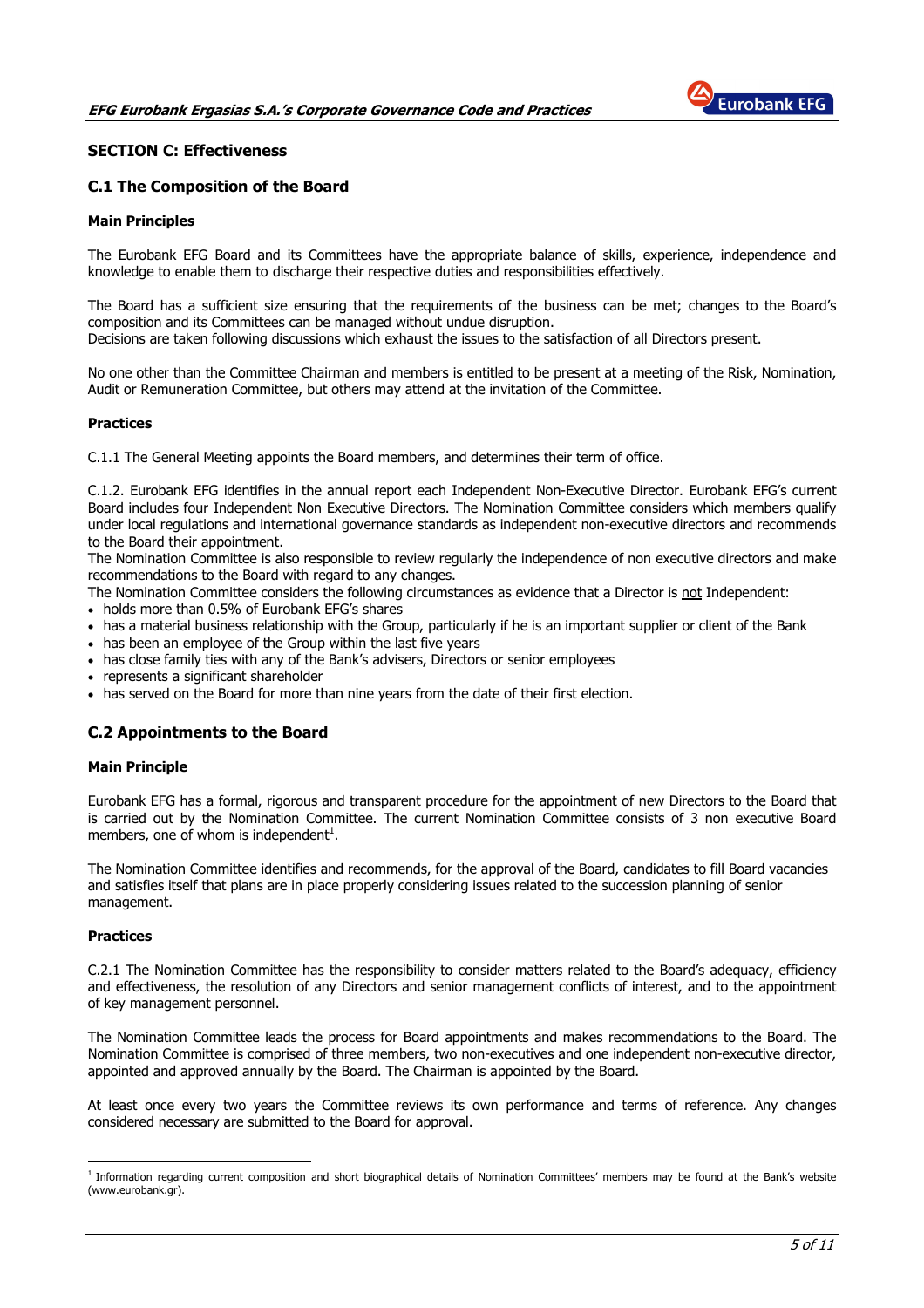## EFG Eurobank Ergasias S.A.'s Corporate Governance Code and Practices



C.2.2 The Nomination Committee evaluates the balance of skills, experience, independence of Non-Executive members, time available for carrying out their duties and knowledge on the Board and, in the light of this evaluation, prepares a description of the role and capabilities required for a particular appointment.

C.2.3 The Nomination Committee recommends to the Board, for it to put to the shareholders for their approval in General Meeting, the members to be designated as non-executive Directors for a specified term.

## C.3 Commitment

#### Main Principle

All Eurobank EFG Directors allocate sufficient time to undertake the role to which they have been appointed.

#### Practices

C.3.1 The Nomination Committee identifies positions and responsibilities and recommends to the Board the appropriate Board structure for it to put to the shareholders for their approval in General Meeting.

C.3.2 When the Nomination Committee recommends candidates to fill Board vacancies it ensures that they have sufficient time to meet what is expected of them.

Annually, the Nomination Committee, consider the Directors' other significant commitments and directorships outside Eurobank EFG and escalate to the Board any significant issues.

C.3.3 It is forbidden to Directors to pursue personal interests if these are in conflict with the Group's interests. All Directors have a duty to inform the other members of the Board, of any personal interests they may derive or any conflict of interest that may occur, in carrying out their duties as Directors.

## C.4 Development

#### Main Principle

All Eurobank EFG Directors receive a formal induction on joining the Board and regularly update and refresh their skills and knowledge.

#### Practice

C.4.1 All Directors on appointment receive a full and formal update on Eurobank EFG business and strategy along with information about their obligations under the local regulations and the Board's procedures. The Chairman attends Management Committees as required and ensures that Directors receive necessary updates on the Bank's activities on an ongoing basis.

## C.5 Information and Support

#### Main Principle

The Board is supplied in a timely manner with information in a form and of a quality appropriate to enable it to discharge its duties.

#### Practices

C.5.1 The Chairman, through the Secretary to the Board or the Office of the Chief Executive Officer, ensures that the Directors receive accurate, timely and clear information. Management has an obligation to provide such information and Directors seek clarifications or amplification where necessary.

C.5.2 The Secretary of the Board and Group Corporate Governance advise the Board on all governance matters.

C.5.3 The Board ensures that Directors, especially Non-Executive, have access to independent professional advice at the Group's expense where they judge it necessary to discharge their responsibilities as Directors. Committees are provided with sufficient resources to undertake their duties and are empowered to seek independent, professional advise whenever required.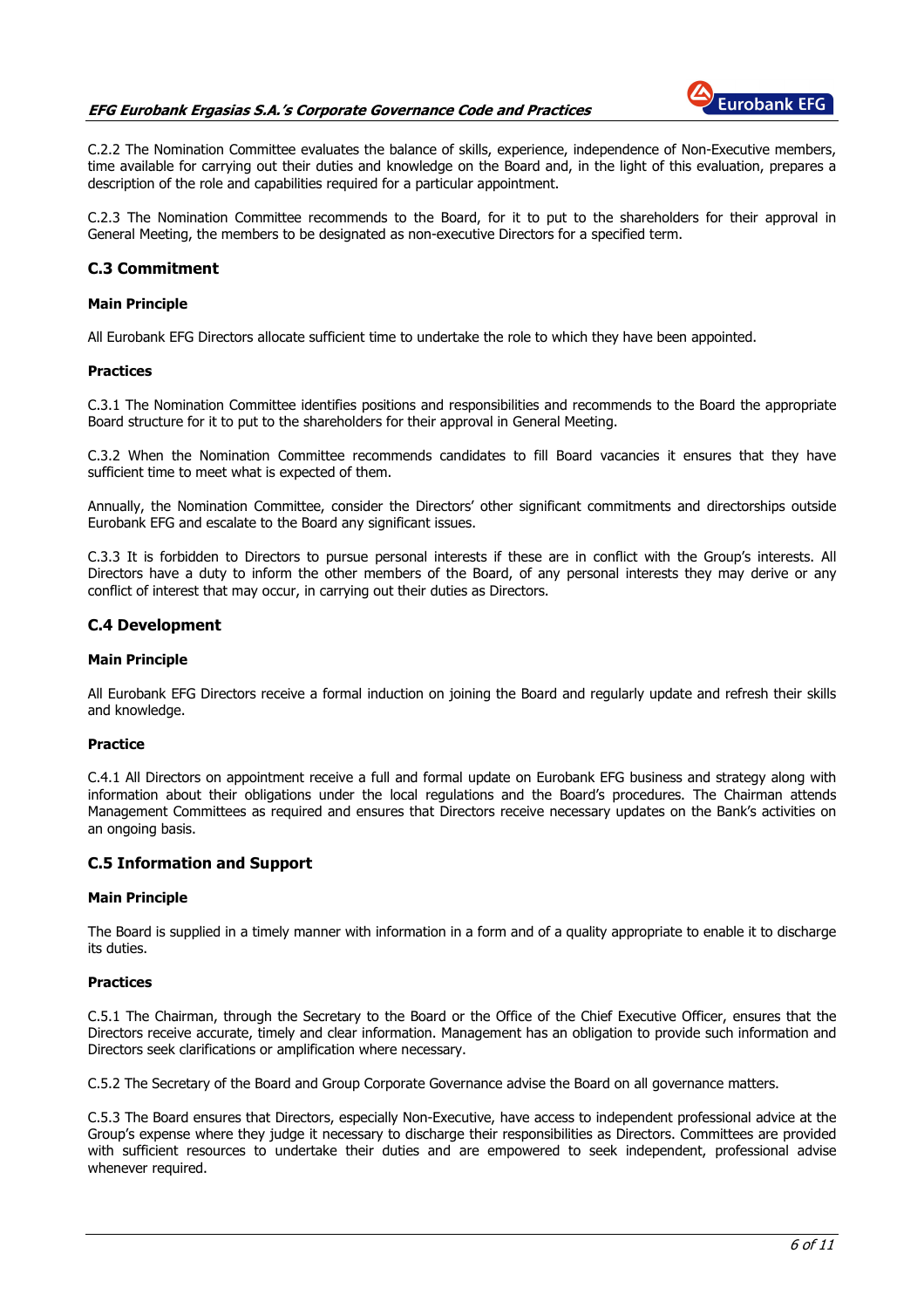## EFG Eurobank Ergasias S.A.'s Corporate Governance Code and Practices



C.5.4 All Eurobank EFG Directors have access to the advice and services of the Company Secretary, who is responsible to the Board for ensuring that Board procedures are complied with. Both the appointment and removal of the Board Secretary are matters for the Board as a whole.

## C.6 Evaluation

### Main Principle

The Nomination Committee undertakes a formal evaluation of the Board's performance once every two years.

#### Practice

C.6.1 The Nomination Committee undertakes, once every two years, a performance evaluation of the Board, assessing the skills, knowledge and experience of individual directors as well as effective contribution and commitment to the role, and report on this to the Board. The Board acts on the results of the evaluation by recognising the strengths and addressing the weaknesses. Additionally, the Board takes note of the self-evaluation reports of the Board Committees.

## C.7 Re-election

#### Main Principle

The Eurobank EFG Annual General Meeting appoints the whole Board at the same AGM and its term expires on the date of the AGM three years later.

#### Practice

C.7.1 The Nomination Committee recommends to the Board the reappointment of Directors at the conclusion of term of office and the appointment of any Board vacancies and the Board puts to the General Meeting for election for a specified term.

Biographical details and any other relevant information are provided on the Bank's website to enable shareholders to take an informed decision on their election.

## SECTION D: Accountability

## D.1 Financial And Business Reporting

#### Main Principle

The Directors present a balanced, detailed and understandable assessment of Eurobank EFG's position and prospects.

The Board's responsibility to present a balanced and understandable assessment extends to interim and other pricesensitive public reports and reports to regulators as well as to information required to be presented by statutory requirements.

#### **Practices**

D.1.1 The Directors provide a statement regarding the compliance of annual and semi-annual financial statements with applicable accounting standards and the fair presentation of financial position and results of Eurobank EFG. Furthermore, the auditors provide a statement regarding their reporting responsibilities on the financial statements.

D.1.2 The Executive Directors of the Group provide all stakeholders on a quarterly basis a presentation of financial results and an analysis of performance highlights.

The Board provides, through its annual and semi-annual reports, financial results review, business outlook and risks as well as any other relevant information to stakeholders required by applicable laws and corporate governance standards.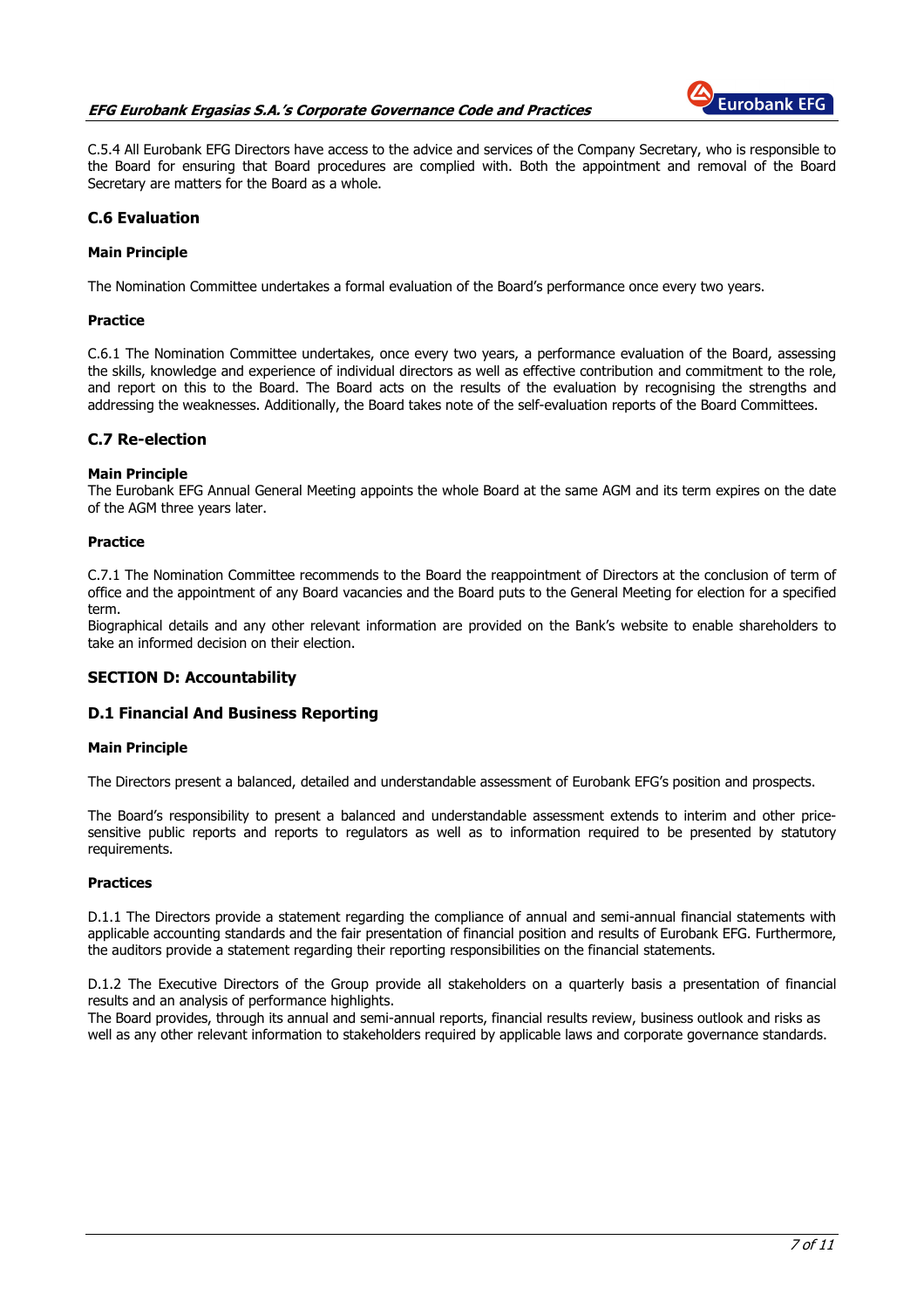

## D.2 Risk Management and Internal Control

#### Main Principle

The Board determines annually the nature and extent of the significant risks it considers appropriate for the Bank to take in achieving its strategic objectives and determines the capital required to support the risk profile of its balance sheet and its business operations going forward.

The Board approves strategic risk management decisions (e.g. risk appetite, balance sheet profile and risk management structure) and monitors the quantitative and qualitative aspects of all market, credit, liquidity and operational risks.

It has also established a system of internal controls that is based on international best practice and is designed to provide reasonable assurance regarding the achievement of objectives in the following categories:

- efficient and effective operations
- reliability and completeness of financial and management information
- compliance with applicable laws and regulations.

#### **Practice**

D.2.1 The Eurobank EFG Board has delegated its Risk Management and Internal Control responsibilities to the Risk and Audit Committees who report to the Board on a regular basis.

Following clearance by the Board Committees, the Board ratifies for submission to the Bank of Greece

a) Audit Committee's annual report on the evaluation of Internal Audit's annual assessment of the systems of internal controls

b) Internal Audit's annual assessment of the systems of internal control and

c) Risk Committee's Risk Management Annual Report

and is informed on Compliance's annual assessment of regulatory compliance policies.

## D.3 Audit Committee and Auditors

### Main Principle

The primary function of the Audit Committee is to assist the Board of Directors in discharging its oversight responsibilities primarily relating to:

- The review of the adequacy of the Internal Control and Risk Management systems and the compliance with rules and regulations monitoring process
- The review of the financial reporting process and satisfaction as to the integrity of the Bank's Financial Statements
- The External Auditors' selection, performance and independence
- The effectiveness and performance of the Internal Audit function and of the Compliance function.

#### Practices

D.3.1 The General Meeting upon proposal by the Board appoints the Audit Committee members, for a term of 3 years. The Audit Committee consists of six non executive Directors. Two (one of whom independent) have extensive knowledge and experience in accounting and auditing issues, two have recent and relevant financial experience, and two (one of whom independent) have recent and relevant legal experience.

D.3.2 The main role and responsibilities of the Audit Committee as set out in its written terms of reference which provide details on the purpose, organisation, authority, duties and responsibilities and relationship with external auditors, are:

- to monitor the integrity of the financial statements to be published, reviewing significant financial reporting judgements contained in them
- to review the internal control and risk management systems
- to monitor and review the effectiveness of the internal audit and compliance functions
- to make recommendations to the Board, for it to put to the shareholders for their approval in General Meeting, in relation to the appointment, remuneration and terms of engagement of the external auditor
- to review and monitor the external auditor's independence and objectivity and the effectiveness of the audit process, taking into consideration relevant professional and regulatory requirements
- to develop and implement policy on the engagement of the external auditor to supply non-audit services taking into account relevant ethical guidance regarding the provision of non-audit services by the external audit firm.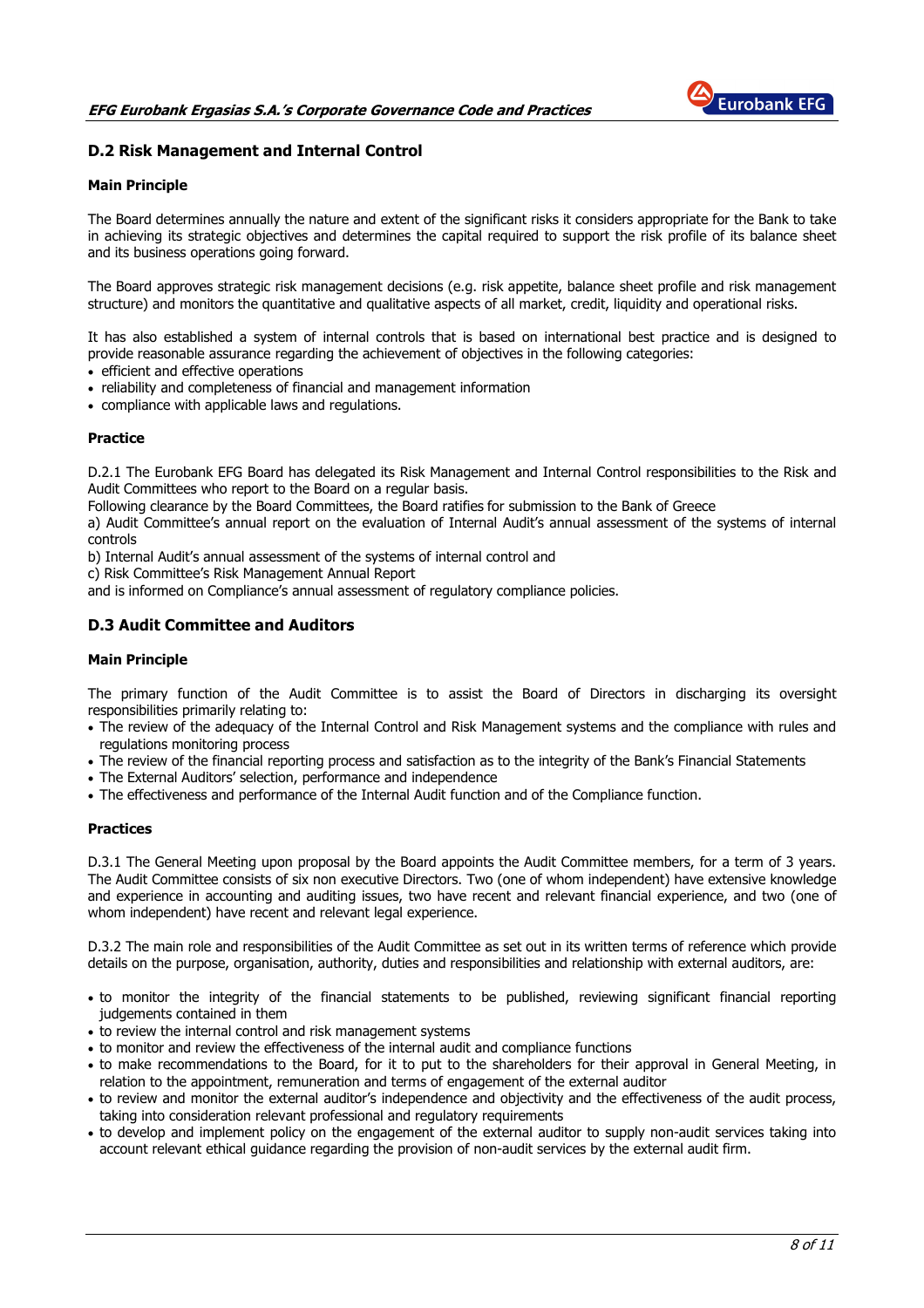

Eurobank EFG's Directors Report in its Corporate Governance Statement describes the main terms of reference of the Audit Committee under par.3.1.

D.3.3 The Audit Committee assesses the confidential procedures established by Management for employees to submit complaints and comments regarding compliance with the applicable-legislation, internal regulations and proper practices (whistle blowing). Care is taken to ensure the protection of the whistleblower.

D.3.4 The Audit Committee:

- ensures that the Internal Audit and Compliance functions are independent, adequately organized, have unrestricted access to any pertinent information and operate efficiently and effectively
- proposes to the Board the appointment, replacement or dismissal of the Internal Audit Director and Head of Compliance and periodically assesses their performance and remuneration together with the Remuneration Committee
- approves the Terms of Reference and Annual Plans of the Internal Audit and Compliance functions
- has primary responsibility for making a recommendation on the appointment, reappointment and removal of the external auditor.

D.3.5 The Audit Committee considers any issues pertaining to the External Auditors' independence and objectivity (including the provision of non-audit services), communicates the result to the Board and recommends, appropriate action. The Committee receives annual confirmation from the External Auditors regarding their independence. Relevant reference is included in the Eurobank EFG's Directors Report in its Corporate Governance Statement under par. 3.1.

## D.4 Eurobank Risk Committee

#### Main Principle

The Eurobank Risk Committee approves strategic risk management decisions (e.g. risk appetite, balance sheet profile and risk management structure) and is in charge of monitoring the quantitative and qualitative aspects of all market, credit, liquidity and operational risks.

#### Practice

D.4.1 The main duties and responsibilities of the Eurobank Risk Committee indicatively are to:

- Review on a regular basis the adequacy of risk policies and procedures in order to identify, assess, monitor and control significant risks
- Monitor changes in the control environment
- Review systematically credit, market, liquidity and operational risks and assess in line with approved risk appetite
- Sponsor any significant risk related projects
- Ensure that risk related decisions, taken by the relevant authorities, are communicated on a timely basis
- Delegate market and credit approval limits to the Bank's management committees
- Approve credit lines greater than the authorities granted to the Bank's Credit Committees and officers
- Keep the Board of Directors and the Audit Committee updated on relevant matters.

## SECTION E: Remuneration

## E.1 The Level and Components of Remuneration

#### Main Principle

The Eurobank EFG remuneration policy aims to align the individual Directors and employees objectives with the longterm business objectives and strategy of Eurobank EFG and the long-term value creation for shareholders. Consequently, the operating standards and mechanisms which have been adopted ensure that the levels of rewards are directly linked to results and desired behaviours.

The Bank has established a competitive compensation framework, in order to attract, engage and retain its Directors and employees. Its basic principles are to:

- Avoid excessive risk behaviour
- Link compensation with long-term performance
- Safeguard that the compensation is sufficient to retain and attract executives with appropriate skills and experience
- Monitor that internal equity between business units is applied.

The Remuneration Committee reviews on a regular basis the remuneration policy in comparison with market practices and trends on local and international level so as to create a competitive and balanced remuneration scheme.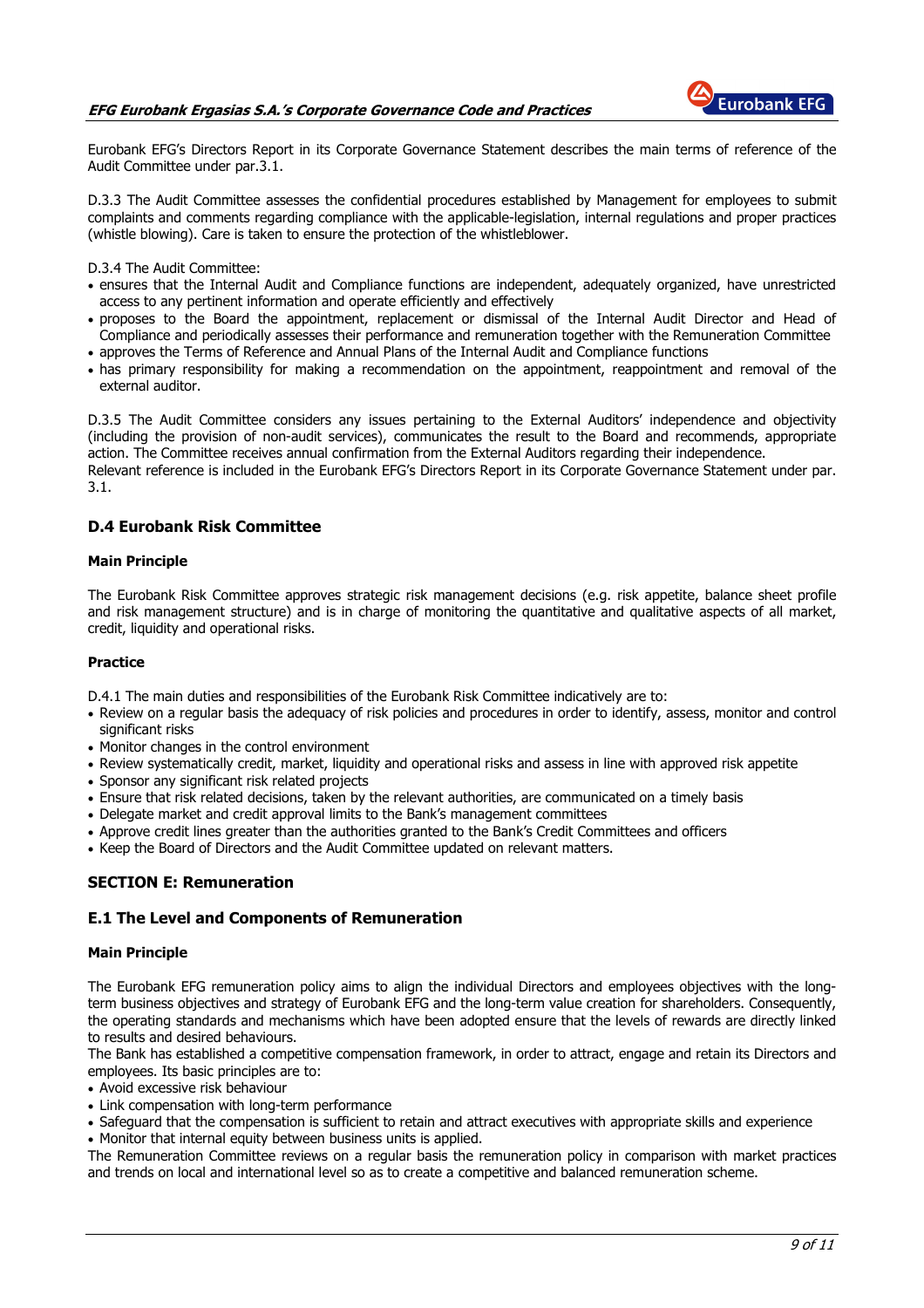

## **Practices**

E.1.1 The remuneration of all Directors is approved by the General Meeting of Shareholders following a recommendation from the Remuneration Committee to the Board of the Eurobank EFG.

Substantial part of variable remuneration is deferred, so as to assure that the undertaken risk has been assessed on a long-term basιs and short-term gain is avoided. Variable remuneration can be disbursed in alternative ways (e.g. shares) and phased in order to take into consideration current and future risks that are associated with performance on a longterm basis.

Any equity remuneration related scheme is approved by the General Meeting.

Consideration is given to the use of provisions that permit the Bank to reclaim variable components of remuneration in exceptional circumstances of misstatement or misconduct.

E.1.2 The remuneration of the non-executive Directors is associated with the performance regarding the duties assigned to them and not the short-term results of the organization.

E.1.3 Under Greek Company Law, the appointment of a Director may be revoked at any time without notice by the General Meeting.

## E.2 Procedure

#### Main Principle

The Remuneration policy is determined by the Board following a recommendation from the Remuneration Committee. The remuneration policy is subject to independent internal auditing. Any audit findings are reported to the Remuneration Committee.

The Remuneration Committee consults the Chief Executive Officer about his proposals relating to the remuneration of other Executive Directors.

#### Practices

 $\overline{a}$ 

E.2.1 The Board has delegated to the Remuneration Committee the responsibility to consider matters relating to remuneration policy, employee benefits and long-term incentive schemes of the Bank's employees, including the executive and key management personnel.

The majority of the members of the Committee are non-executive directors<sup>2</sup>. A quorum shall be two members.

E.2.2 The Remuneration Committee is responsible to:

- propose the remuneration policy of the Group to the Board
- approve variable remuneration, share option and other long-term incentive plans, in line with the approved guidelines issued by the Board
- determine criteria and targets for any performance related remuneration schemes
- approve the implementation of the remuneration policy of the Group
- approve the individual remuneration packages of the key management personnel i.e. Executive Directors, Executive Committee members, Legal Counsel, Head of Internal Audit and Head of Compliance
- propose to the Board the remuneration of its members (executive and non-executive) to be approved by the General Meeting
- consider and recommend to the Board any payment or compensation commitment to be made to an executive director on termination of his/her office
- review, annually, the remuneration policy as per current laws and regulations and compare it against best practice and industry standards
- approve all exposures to directors and key management personnel and ensure no conflicts of interest arise.

<sup>&</sup>lt;sup>2</sup> Information regarding current composition and short biographical details of Remuneration Committee's members may be found at the Bank's website (www.eurobank.gr).